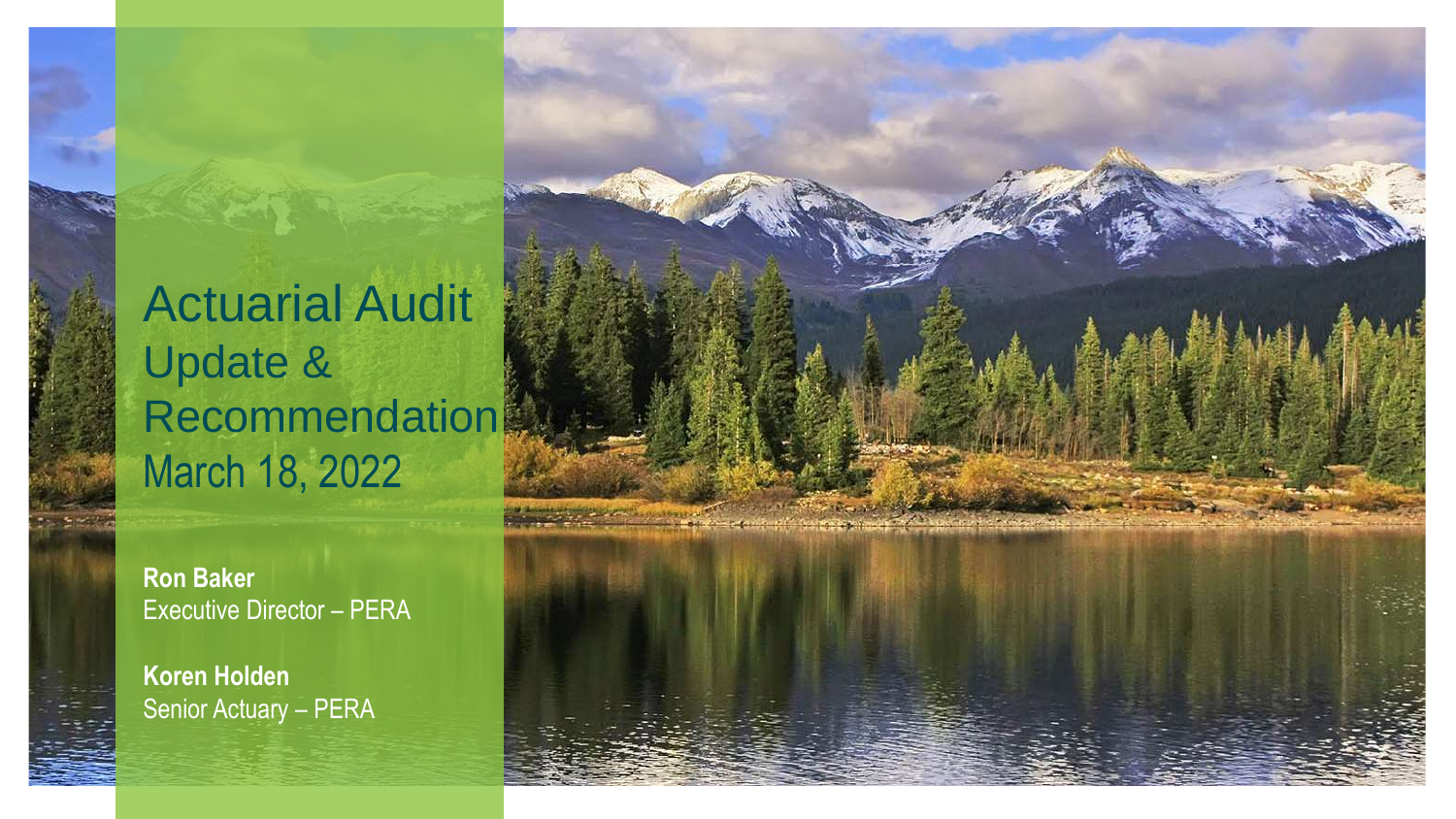## **Actuarial Audit — Proposal Selection Schedule**

#### » December 2021

- » Notified Actuarial Firms who are qualified for the work and have bid on Colorado PERA Projects in recent past
- » January 2022
	- » January 3 Posted Actuarial Audit RFP (PERA Website and P&I)
	- » January 19 Deadline for submission of questions
- » February 2022
	- » February 4 Deadline for proposal submittal
	- » February 4 25 Evaluation of proposals
	- » February 28 Recommendation from RFP Committee to Exec Director
- » March 2022
	- » March 18 Board Selection of actuarial auditing firm (if no finalist presentations are deemed necessary)

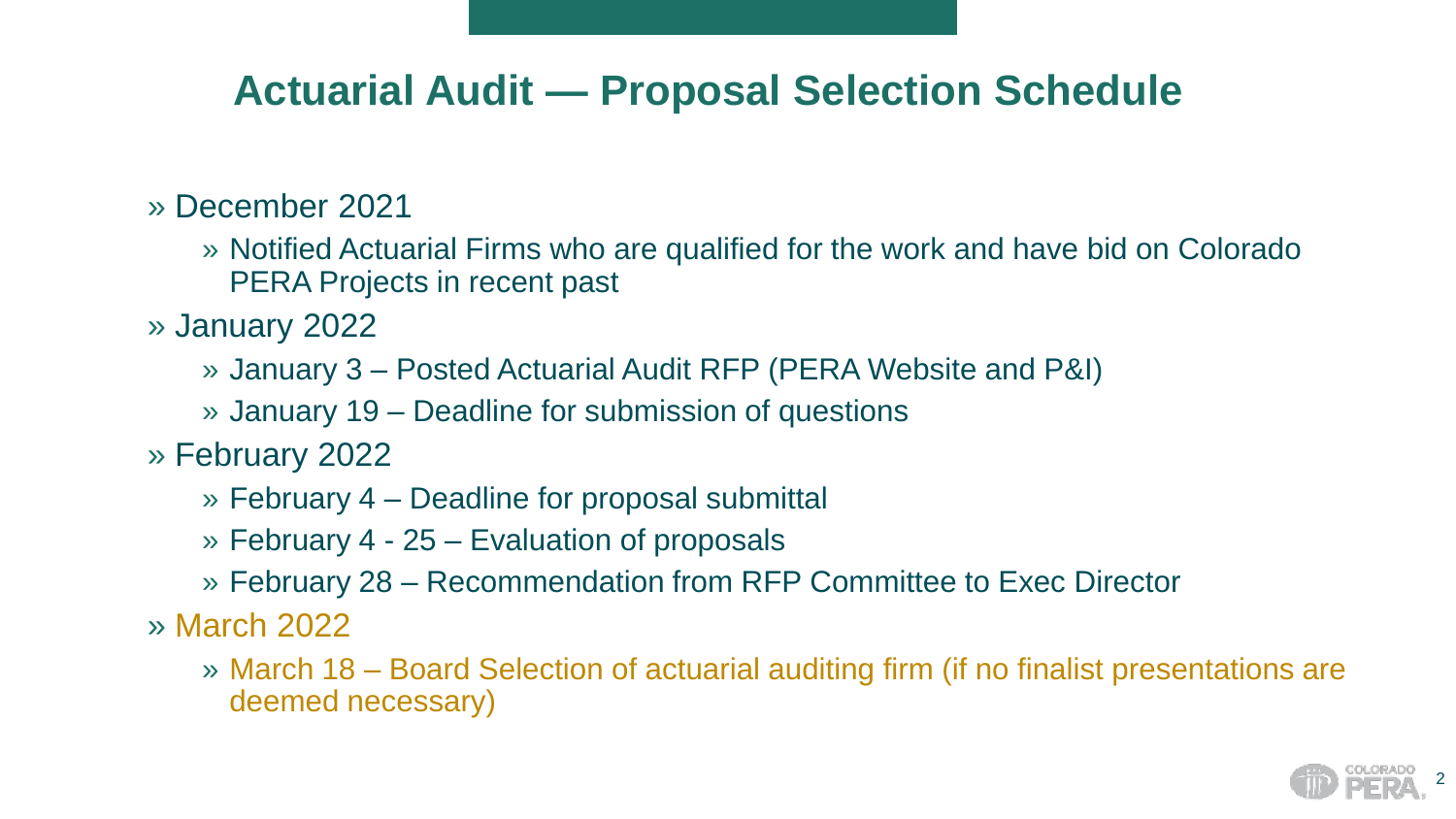## **Actuarial Audit Proposal Assessment**

#### » Assessment Criteria

- » Experience with public sector pension plans
- » Experience with public sector health care plans
- » Accredited actuaries (assigned or available to PERA )
- 
- » Experience auditing public trust funds » Firm appropriately staffed for product delivery
- » Anticipated cost and fee structure
- » Ability to adhere to contract and delivery deadlines
- » Client references (list of clients/client satisfaction)
- » Prior relationships with PERA
- » Overall presentation, impression, and ability
- » Assessment Scoring
	- » Rating Chart (decimals accepted)
		- » 1 Unacceptable
		- » 2 Marginal
		- » 3 Acceptable
		- $\rightarrow$  4 Good
		- » 5 Excellent

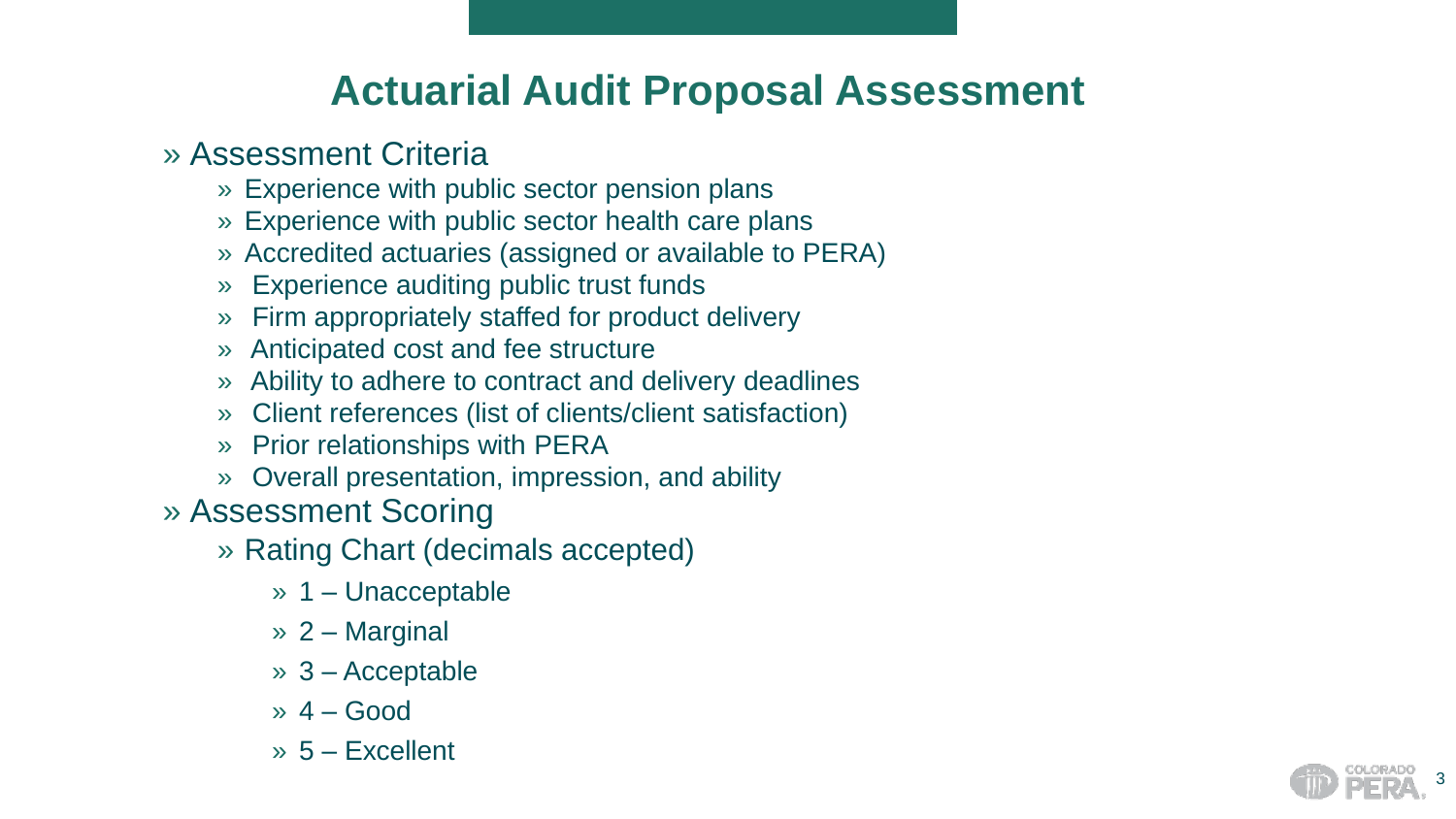## **Actuarial Audit Proposal Assessment** *(Continued)*

#### » Proposing Firms

- **Bolton Cheiron Milliman Buck**
- » Assessment Scoring / Comments
	- » Bolton 40.50
		- » Least experienced with public plans and actuarial audits for such plans
		- » Although proposing a strong actuarial team, smallest firm proposing
		- » Competitive fee pricing
	- » Cheiron 42.50
		- » Considerable experience with public plans and actuarial audits for such plans
		- » Proposed highly skilled actuaries
		- » Significantly higher fees, even with an opportunity to adjust proposed fees

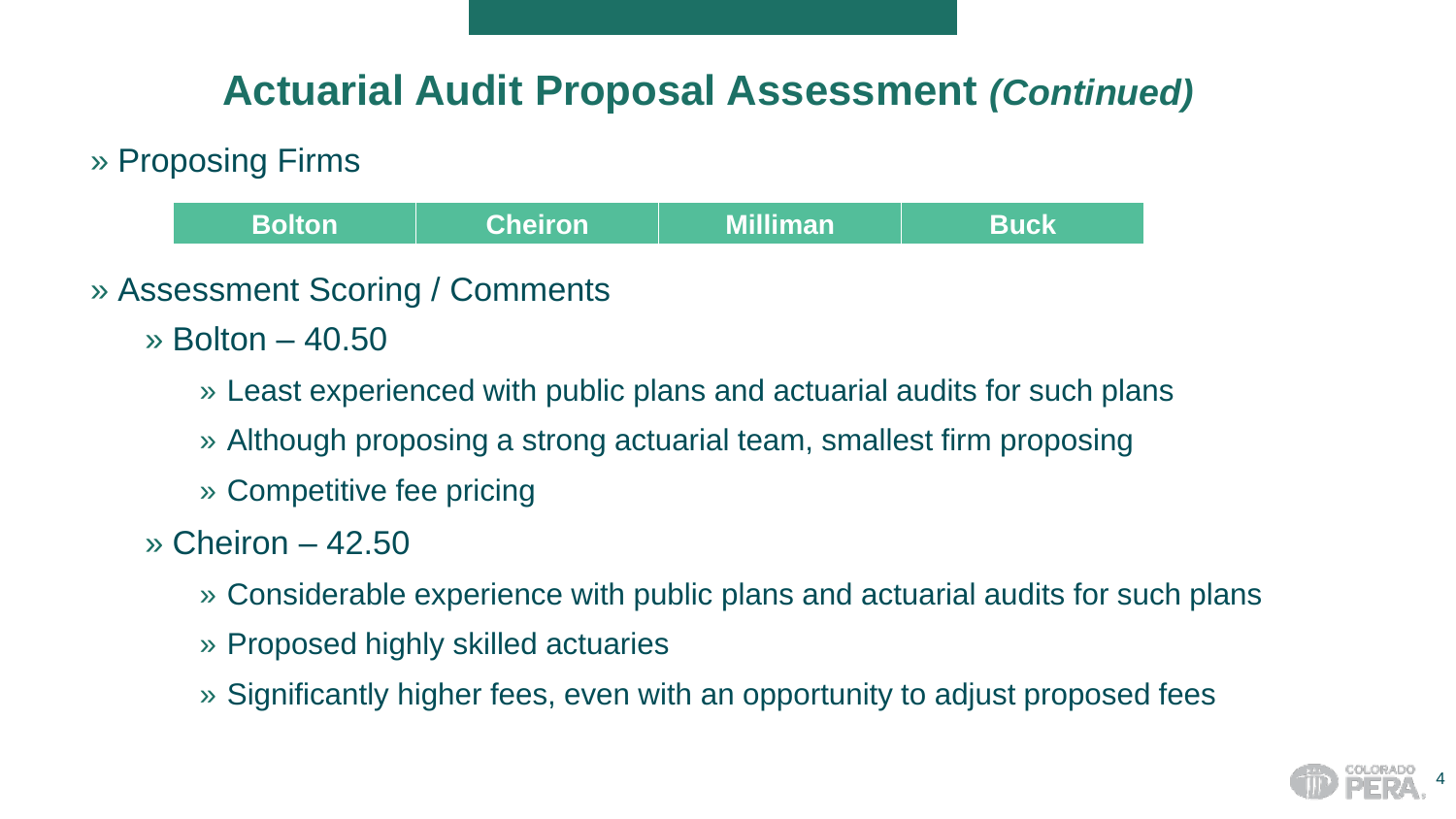## **Actuarial Audit Proposal Assessment** *(Continued)*

#### » Assessment Scoring / Comments *(Continued)*

- » Milliman 44.00
	- » Extensive experience with public plans and actuarial audits for such plans
	- » Performs other work for Colorado PERA regarding group life and disability programs
	- » Performed the last formal audit for Colorado PERA in 2015
	- » Competitive fee pricing
- » Buck 45.50
	- » Extensive experience with public plans and actuarial audits for such plans
	- » Proposing the largest team, skilled actuaries
	- » Provided fairly detailed audit work schedule
	- » Last performed audit for Colorado PERA in 2009
	- » Competitive fee pricing

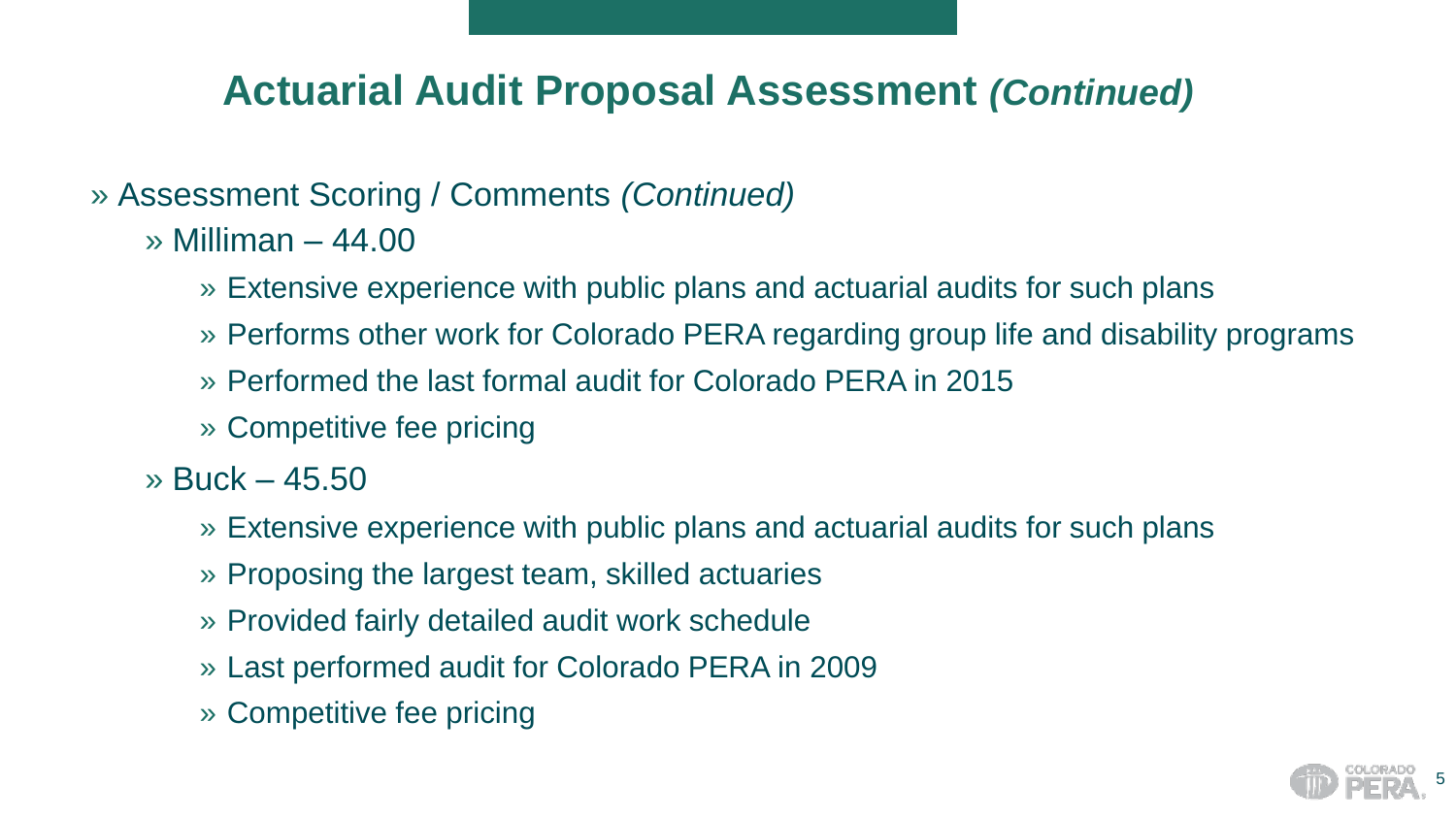## **Actuarial Audit Proposal Assessment** *(Continued)*

## »Recommendation

- » For the reasons discuss and noted on the previous pages, based on the analysis of the Actuarial Audit Services RFP Committee, I recommend the PERA Board of Trustees engage Buck in an agreement to perform the 2022 Actuarial Audit for Colorado PERA, which includes the following services:
	- » Review of all actuarial methods and assumptions used for actuarial valuations;
	- » Review of any additional assumptions pertaining to actuarial projections;
	- » Replication of the December 31, 2021 actuarial valuation;
	- » Replication of the most recent actuarial projections, based on the December 31, 2021, actuarial valuation results;
	- » Review of recent actuarial communications (actuarial valuation and experience analysis reports).

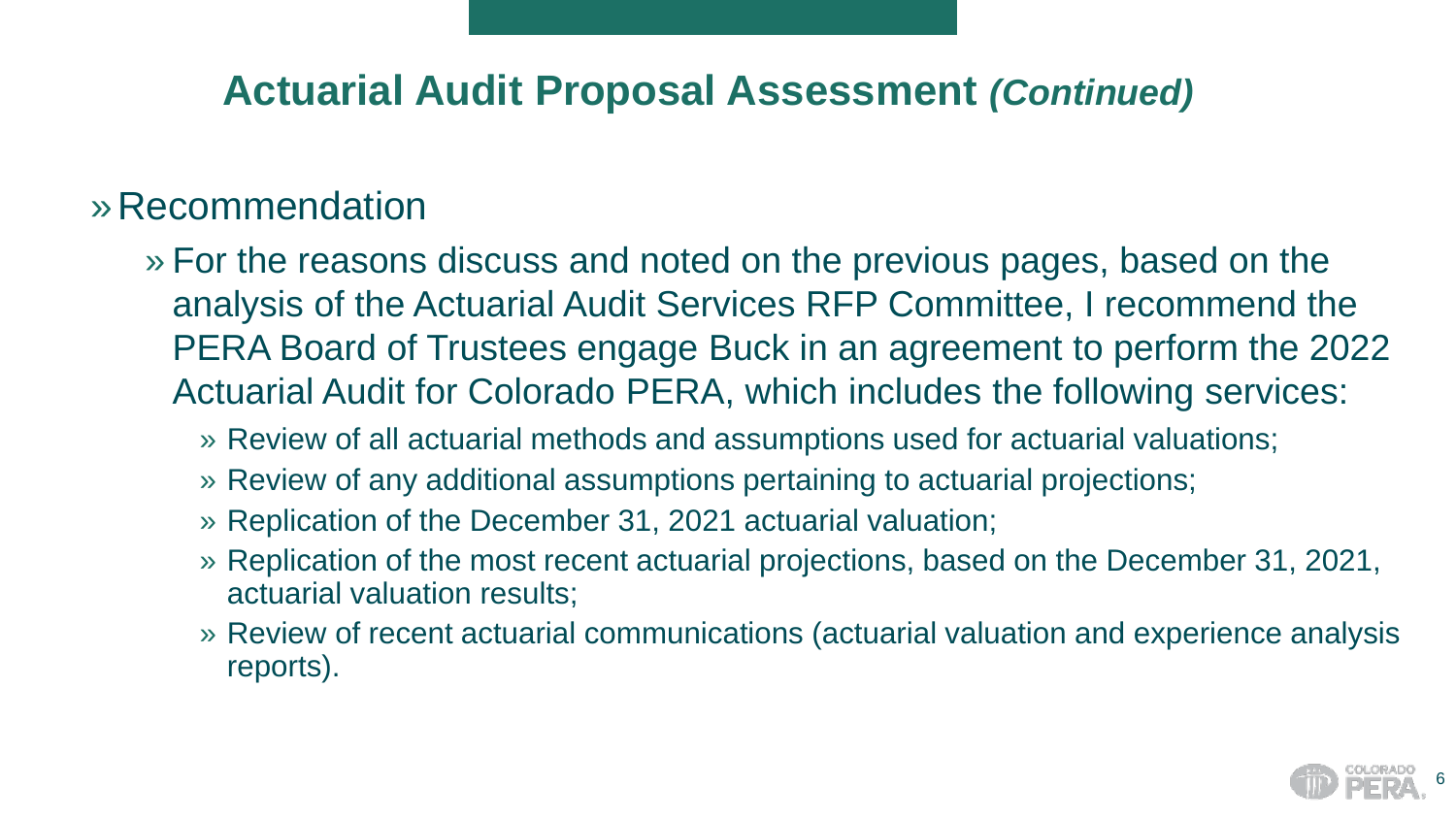## **Proposed 2022 Actuarial Audit Production Schedule**

| <b>Item / Event</b>                                                                                          | <b>Scheduled Dates</b>         |  |
|--------------------------------------------------------------------------------------------------------------|--------------------------------|--|
| Official contract award and public announcement                                                              | End of March 2022              |  |
| Transfer of any available/applicable PERA information                                                        | <b>Beginning of April 2022</b> |  |
| Transfer of ungroomed 2021 census data from PERA and groomed<br>2021 census date from Segal                  | Mid-to-End of May 2022         |  |
| <b>Released 2021 ACFR and Final Valuation Reports</b>                                                        | June 17, 2022                  |  |
| <b>Actuarial Audit Work Performed</b>                                                                        | April 1 – Sept 16, 2022        |  |
| <b>Draft Actuarial Audit Report to PERA Staff</b>                                                            | September 23, 2022             |  |
| <b>PERA Staff Provides Comments on Draft Report</b>                                                          | September 30, 2022             |  |
| <b>Final Actuarial Audit Report Delivered to PERA Staff</b>                                                  | October 14, 2022               |  |
| <b>Final Actuarial Audit Report Delivered to PERA Board</b>                                                  | October 17, 2022               |  |
| <b>Draft Actuarial Audit Presentation to PERA Staff</b>                                                      | October 21,2022                |  |
| <b>PERA Staff Provides Comments on Draft Presentation</b>                                                    | October 28, 2022               |  |
| <b>Final Actuarial Audit Presentation to PERA</b>                                                            | November 2, 2022               |  |
| Presentation of Actuarial Audit Results by the Selected Firm to the<br><b>PERA Board at November Meeting</b> | November 18, 2022              |  |



7